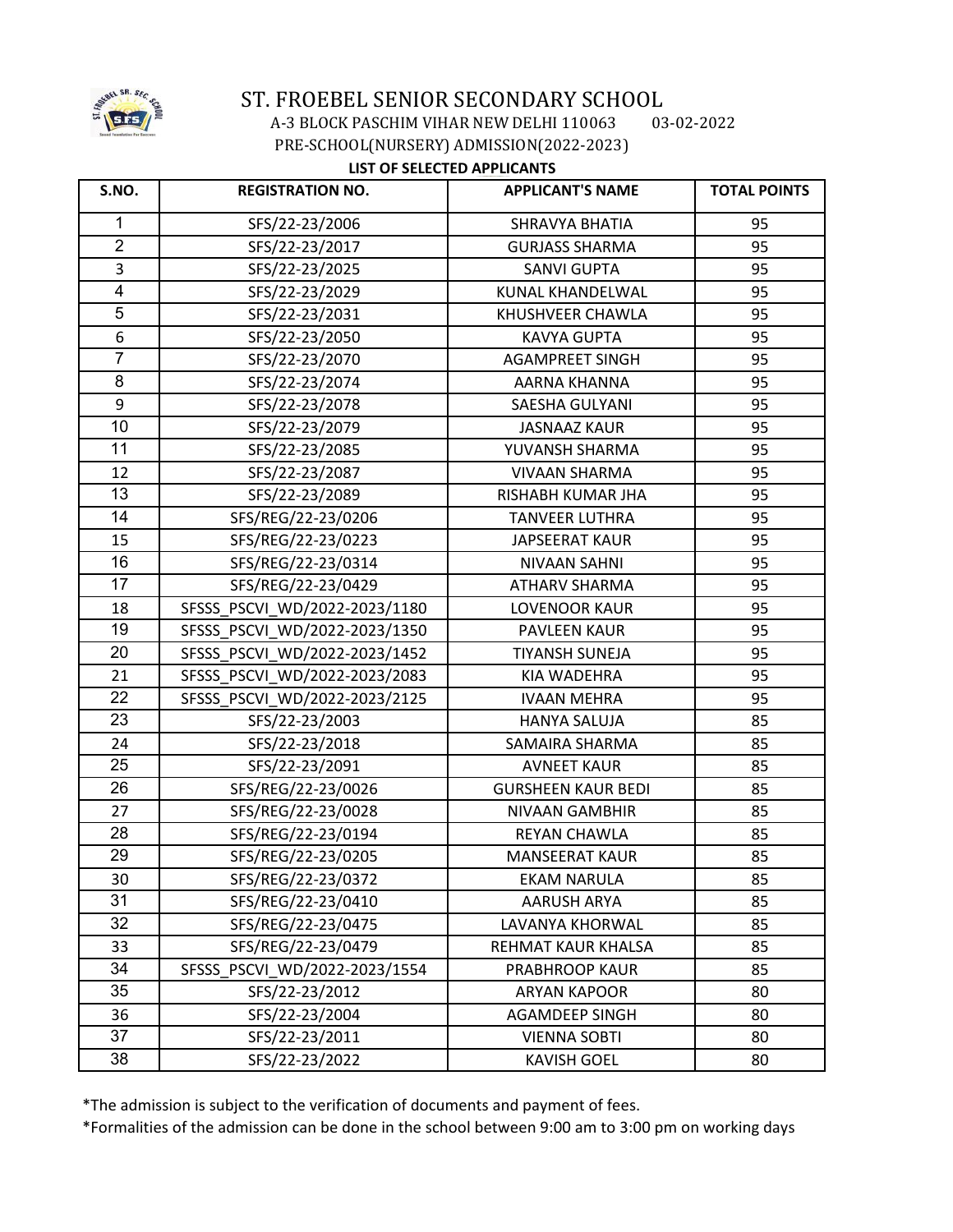

 A-3 BLOCK PASCHIM VIHAR NEW DELHI 110063 03-02-2022 PRE-SCHOOL(NURSERY) ADMISSION(2022-2023)

### **LIST OF SELECTED APPLICANTS**

| S.NO. | <b>REGISTRATION NO.</b>       | <b>APPLICANT'S NAME</b>     | <b>TOTAL POINTS</b> |
|-------|-------------------------------|-----------------------------|---------------------|
| 39    | SFS/22-23/2024                | <b>TIANA SHARMA</b>         | 80                  |
| 40    | SFS/22-23/2027                | NAVISHA CHAWLA              | 80                  |
| 41    | SFS/22-23/2055                | <b>ANAYA ARORA</b>          | 80                  |
| 42    | SFS/22-23/2073                | MADHAV SOOD                 | 80                  |
| 43    | SFS/22-23/2090                | <b>MANRAJ SINGH</b>         | 80                  |
| 44    | SFS/REG/22-23/0040            | <b>TAVISH GARG</b>          | 80                  |
| 45    | SFS/REG/22-23/0043            | REYANSH AGGARWAL            | 80                  |
| 46    | SFS/REG/22-23/0092            | <b>AVYAAN ARORA</b>         | 80                  |
| 47    | SFS/REG/22-23/0106            | LAVYA SHARMA                | 80                  |
| 48    | SFS/REG/22-23/0112            | RIDHI SHARMA                | 80                  |
| 49    | SFS/REG/22-23/0154            | <b>NAKSH MAHNA</b>          | 80                  |
| 50    | SFS/REG/22-23/0185            | PRAGYA KANOJIYA             | 80                  |
| 51    | SFS/REG/22-23/0204            | HUNAR MUTNEJA               | 80                  |
| 52    | SFS/REG/22-23/0222            | <b>KRITI</b>                | 80                  |
| 53    | SFS/REG/22-23/0226            | <b>RUDRAM KAPAHI</b>        | 80                  |
| 54    | SFS/REG/22-23/0231            | SHANAYA MALIK               | 80                  |
| 55    | SFS/REG/22-23/0247            | HIMANYA VAID                | 80                  |
| 56    | SFS/REG/22-23/0252            | MISHKA BUDHIRAJA            | 80                  |
| 57    | SFS/REG/22-23/0260            | <b>AGAMDEEP SINGH ANAND</b> | 80                  |
| 58    | SFS/REG/22-23/0262            | <b>ANIKA CHAWLA</b>         | 80                  |
| 59    | SFS/REG/22-23/0288            | <b>GURNAV KAUR</b>          | 80                  |
| 60    | SFS/REG/22-23/0290            | <b>BISMAN KAUR</b>          | 80                  |
| 61    | SFS/REG/22-23/0307            | <b>JASRAJ SINGH BHOGAL</b>  | 80                  |
| 62    | SFS/REG/22-23/0312            | <b>SHAURYA DUA</b>          | 80                  |
| 63    | SFS/REG/22-23/0334            | <b>CHITTRA SANTOSHI</b>     | 80                  |
| 64    | SFS/REG/22-23/0337            | <b>AISHANYA SONI</b>        | 80                  |
| 65    | SFS/REG/22-23/0348            | <b>DAIWIK ANEJA</b>         | 80                  |
| 66    | SFS/REG/22-23/0366            | <b>ABHIRAJ SINGH</b>        | 80                  |
| 67    | SFS/REG/22-23/0367            | DURVANK MALHOTRA            | 80                  |
| 68    | SFS/REG/22-23/0377            | <b>VIVAAN SHAW</b>          | 80                  |
| 69    | SFS/REG/22-23/0388            | <b>HIMAKSH KARKI</b>        | 80                  |
| 70    | SFS/REG/22-23/0402            | <b>KAYRA BANSAL</b>         | 80                  |
| 71    | SFS/REG/22-23/0407            | SAMARTH                     | 80                  |
| 72    | SFS/REG/22-23/0422            | AEKANSH ARORA               | 80                  |
| 73    | SFSSS PSCVI WD/2022-2023/1008 | <b>GURJAS SINGH</b>         | 80                  |
| 74    | SFSSS_PSCVI_WD/2022-2023/1011 | <b>ABHIRAJ</b>              | 80                  |
| 75    | SFSSS PSCVI WD/2022-2023/1014 | <b>JIYANSH KOHLI</b>        | 80                  |
| 76    | SFSSS_PSCVI_WD/2022-2023/1055 | SAMAIRA SINGH               | 80                  |

\*The admission is subject to the verification of documents and payment of fees.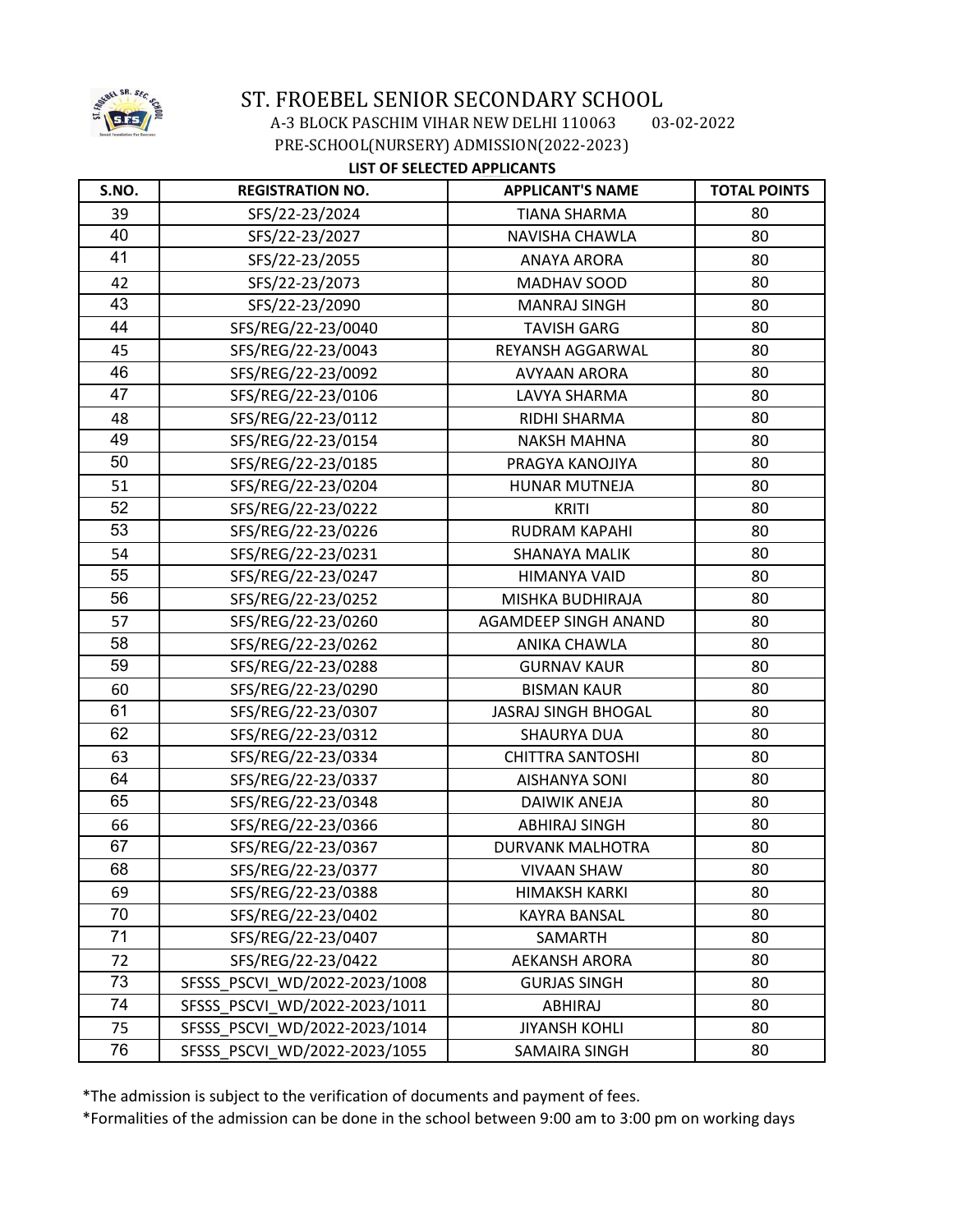

 A-3 BLOCK PASCHIM VIHAR NEW DELHI 110063 03-02-2022 PRE-SCHOOL(NURSERY) ADMISSION(2022-2023)

### **LIST OF SELECTED APPLICANTS**

| S.NO. | <b>REGISTRATION NO.</b>       | <b>APPLICANT'S NAME</b>       | <b>TOTAL POINTS</b> |
|-------|-------------------------------|-------------------------------|---------------------|
| 77    | SFSSS PSCVI WD/2022-2023/1072 | YATHARTH KOHLI                | 80                  |
| 78    | SFSSS_PSCVI_WD/2022-2023/1134 | <b>AARNAA</b>                 | 80                  |
| 79    | SFSSS PSCVI WD/2022-2023/1147 | <b>JASMEET KAUR BHATTI</b>    | 80                  |
| 80    | SFSSS PSCVI WD/2022-2023/1151 | NAOMIKA SHARMA                | 80                  |
| 81    | SFSSS PSCVI WD/2022-2023/1175 | <b>MANRAAJ SINGH</b>          | 80                  |
| 82    | SFSSS_PSCVI_WD/2022-2023/1179 | <b>JAIVISH CHUGH</b>          | 80                  |
| 83    | SFSSS PSCVI WD/2022-2023/1192 | <b>AMAY BEHAL</b>             | 80                  |
| 84    | SFSSS PSCVI WD/2022-2023/1193 | AARADHYA ARORA                | 80                  |
| 85    | SFSSS PSCVI WD/2022-2023/1198 | <b>GAUHAR CHHABRA</b>         | 80                  |
| 86    | SFSSS PSCVI WD/2022-2023/1199 | <b>JYANSHU KAPOOR</b>         | 80                  |
| 87    | SFSSS PSCVI WD/2022-2023/1203 | <b>TAPTEJ SINGH</b>           | 80                  |
| 88    | SFSSS PSCVI WD/2022-2023/1232 | <b>GURSAANJH SINGH</b>        | 80                  |
| 89    | SFSSS PSCVI WD/2022-2023/1239 | <b>DHRUVIT KAKKAR</b>         | 80                  |
| 90    | SFSSS PSCVI WD/2022-2023/1275 | SAANVI NARULA                 | 80                  |
| 91    | SFSSS_PSCVI_WD/2022-2023/1278 | <b>DAKSH GUPTA</b>            | 80                  |
| 92    | SFSSS PSCVI WD/2022-2023/1290 | <b>SHASHVI MANI</b>           | 80                  |
| 93    | SFSSS PSCVI WD/2022-2023/1308 | <b>BANIPREET KAUR</b>         | 80                  |
| 94    | SFSSS PSCVI WD/2022-2023/1312 | <b>AAROHI GOYAL</b>           | 80                  |
| 95    | SFSSS PSCVI WD/2022-2023/1317 | <b>KAVLEEN KAUR</b>           | 80                  |
| 96    | SFSSS PSCVI WD/2022-2023/1321 | <b>TRISHIKA KAUSHIK</b>       | 80                  |
| 97    | SFSSS PSCVI WD/2022-2023/1356 | <b>MOKSHITA MAKAN</b>         | 80                  |
| 98    | SFSSS PSCVI WD/2022-2023/1357 | KIYANSH AGGARWAL              | 80                  |
| 99    | SFSSS_PSCVI_WD/2022-2023/1399 | KHUSHVIKA ANAND               | 80                  |
| 100   | SFSSS PSCVI WD/2022-2023/1407 | DAKSHITH MANGLA               | 80                  |
| 101   | SFSSS PSCVI WD/2022-2023/1411 | AASHVIK SACHDEVA              | 80                  |
| 102   | SFSSS PSCVI WD/2022-2023/1416 | <b>KARMAN KAUR</b>            | 80                  |
| 103   | SFSSS PSCVI WD/2022-2023/1507 | <b>ISHANVI PORWAL</b>         | 80                  |
| 104   | SFSSS PSCVI WD/2022-2023/1509 | <b>MAADHYAM VASHIST</b>       | 80                  |
| 105   | SFSSS PSCVI WD/2022-2023/1519 | <b>ATHARV VERMA</b>           | 80                  |
| 106   | SFSSS PSCVI WD/2022-2023/1520 | <b>MEDHANSH KAPOOR</b>        | 80                  |
| 107   | SFSSS PSCVI WD/2022-2023/1526 | <b>GAURAANG GUPTA</b>         | 80                  |
| 108   | SFSSS PSCVI WD/2022-2023/1531 | <b>ASHRIT SINGH MANCHANDA</b> | 80                  |
| 109   | SFSSS PSCVI WD/2022-2023/1541 | NIHIT AGARWAL                 | 80                  |
| 110   | SFSSS PSCVI WD/2022-2023/1542 | LAVYA ARORA                   | 80                  |
| 111   | SFSSS PSCVI WD/2022-2023/1549 | MISHIKHA MALHOTRA             | 80                  |
| 112   | SFSSS PSCVI WD/2022-2023/1569 | <b>AVNEET KAUR</b>            | 80                  |
| 113   | SFSSS PSCVI WD/2022-2023/1611 | JAPMAN SINGH                  | 80                  |
| 114   | SFSSS PSCVI WD/2022-2023/1631 | <b>ISHWIN KAUR</b>            | 80                  |

\*The admission is subject to the verification of documents and payment of fees.